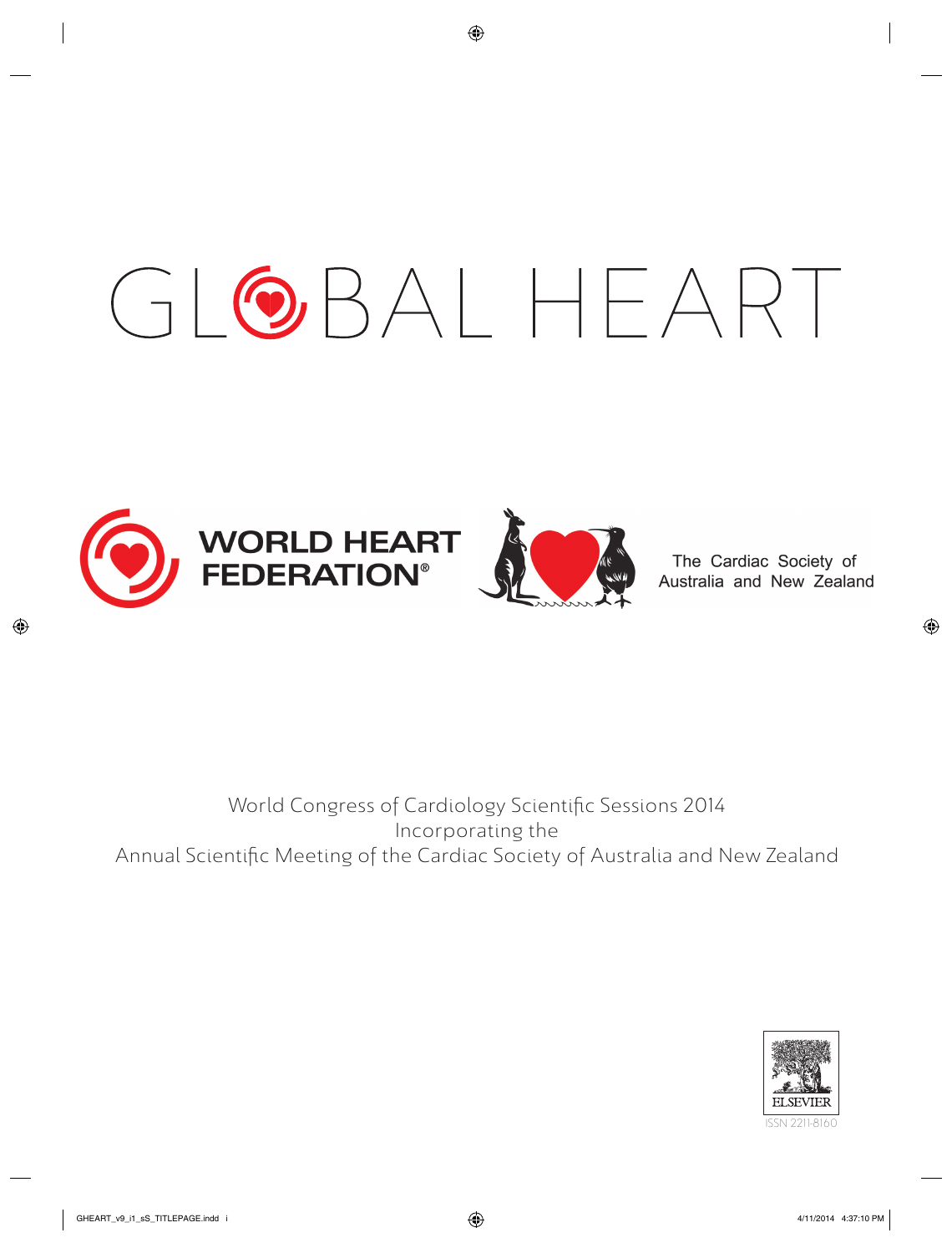### EDITOR-IN-CHIEF

### JAGAT NARULA USA

DEPUTY EDITORS

Andrew Moran USA Y. Chandrashekar USA Nathan D. Wong USA Ragaven Baliga USA

ASSOCIATE EDITORS

Eloisa Arbustini Italy Sameer Bansilal USA Mark Huffman USA Prashant P. Joshi India R. Krishna Kumar India Gregory A. Roth USA Rajesh Vedanthan USA

SENIOR ADVISORY COUNCIL Valentin Fuster USA, Chair K. Srinath Reddy India, Co-Chair George Alleyne USA Robert D. Bonow USA Arun Chockalingam USA Prakash Deedwania USA Michael Engelgau USA Edward L. Kaplan USA Patrick Kelley USA Bridget Kelly USA Vanessa Kerry USA Darwin Labarthe USA Philip Landrigan USA Steve Leeder Australia Daniel Levy USA Yan Lijing China Donald Lloyd-Jones USA Bongani Mayosi South Africa Shanthi Mendis Switzerland George A. Mensah USA Rachel A. Nugent USA Neil Poulter UK Dorairaj Prabhakaran India Pekka Puska Finland Robert Roberts Canada Samin K. Sharma USA Richard Smith UK Sidney Smith USA Anne E. Sumner USA Kathryn Taubert Switzerland Mark Woodward Australia Yang Feng Wu China Magdi Yacoub UK

Salim Yusuf Canada William A. Zoghbi USA

SECTION EDITORS

GLOBAL HERITAGE Majid Ezzati UK

GLOBAL INTELLIGENCE J.C. Mohan India

GLOBAL LEARNING Rizwan Afzal Canada

Paolo Boffetta USA GLOBAL ORPHANS

Javier Guzman Colombia Nitish Naik India

GLOBAL SOLUTIONS Kanav Kahol USA

Scott Lear Canada GLOBAL TRACKING

Vamadevan S. Ajay India Ambuj Roy India

GLOBAL VIGILANCE Stuart J. Pocock UK

Nupoor Narula USA GLOBAL VOICES

Mohammad Ali USA Chowdhury Ahsan USA

GLOBAL WATCH Rupa Iyengar Grenada Sumeet Mitter USA

Official Journal of the World Heart Federation

Volume 9 · Issue 1S · March 2014

### SPECIAL ISSUE

# WORLD CONGRESS OF CARDIOLOGY SCIENTIFIC SESSIONS 2014 INCORPORATING THE ANNUAL SCIENTIFIC MEETING OF THE CARDIAC SOCIETY OF AUSTRALIA AND NEW ZEALAND

- e1 Oral Abstracts
- e62 Poster Abstracts
- e337 Author Index

### EDITORIAL BOARD

Deewan Alam Bangladesh Samir Alam Lebanon Eric Alexanderson Mexico Wael Almaheed UAE Alvaro Avezum Brazil Andres Budaj Poland Jonathan Carapetis Australia Beatriz Champagne USA Cheng-Wen Chiang Taiwan Solveig A. Cunningham USA Anna Dominiczak UK Shah Ebrahim UK Maria Grazia Franzosi Italy Gordon Galea Denmark Thomas Gaziano USA Abdul Ghaffar Switzerland Stephen Harrap Australia Rodney Jackson New Zealand Kay Tee Khaw UK Jaspal Kooner UK Shyam S. Kothari India Henry Krum Australia & New Zealand Fernando Lanas Chile Prasart Laothavorn Thailand Ramanan Laxminarayan India Basil Lewis Israel Jean Claude Mbanya Cameroon Dary Mozaffarian USA K.M. Venkat Narayan USA Jane W. Newburger USA Sania Nishtar Pakistan Churchill Onen Botswana Kaushik Ramaiya Tanzania Anthony Rodgers Australia Matthew Roe USA Adolfo Rubenstein Argentina Kui-Hian Sim Malaysia Bambang Siswanto Indonesia K. K. Talwar India Nikhil Tandon India Simon Thom UK Abani Updhaya Nepal PUBLISHER Koos Admiraal The Netherlands JOURNAL MANAGERS

Ryan Hastings USA Camanie Naraine UK